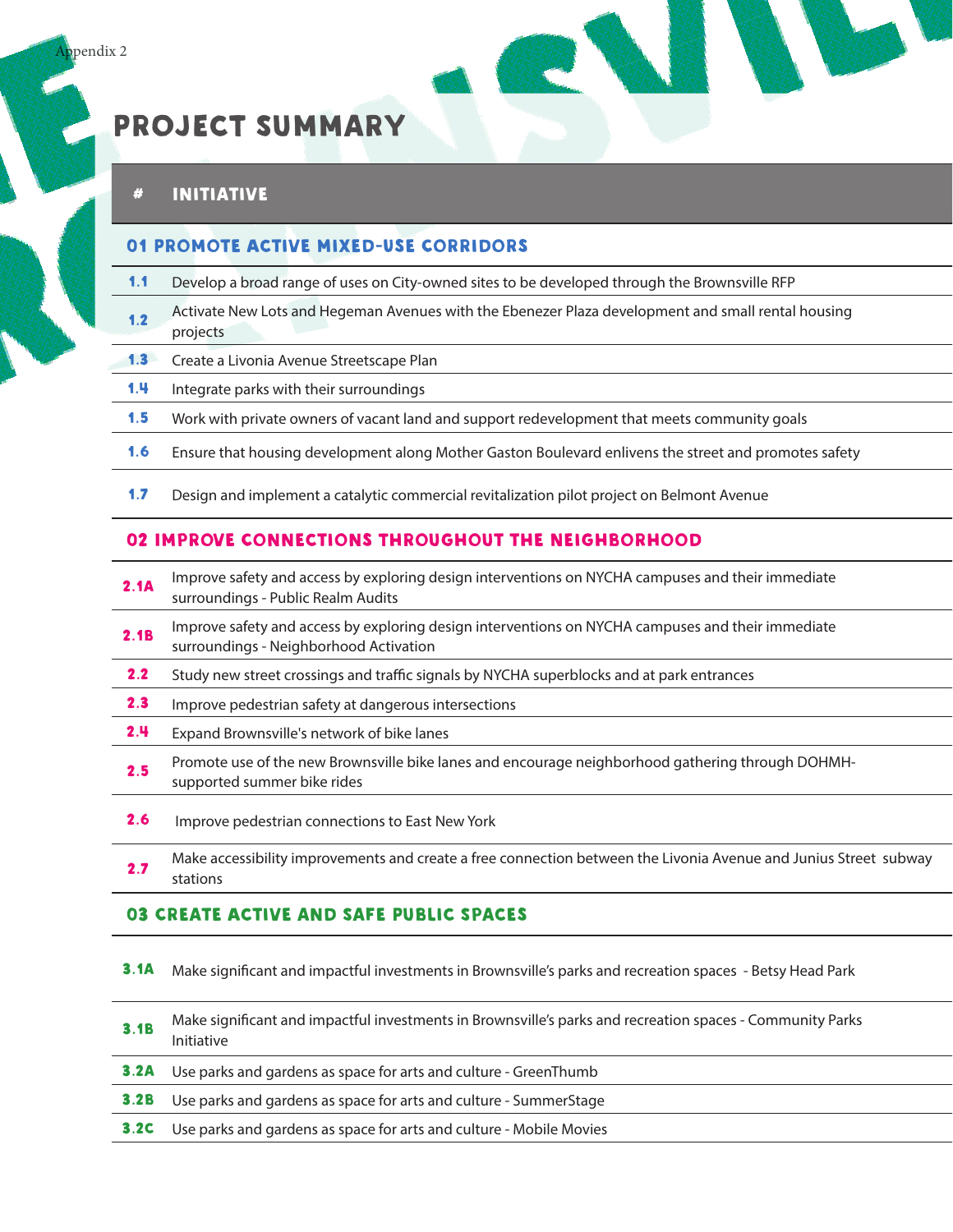The Brownsville Plan - Appendix 3

# STATUS AS OF: DEC 2021

| <b>LEAD AGENCY</b> | <b>PARTNERS</b>                                                  | <b>ESTIMATED</b><br>TIMELINE | <b>STATUS</b>                                                            |
|--------------------|------------------------------------------------------------------|------------------------------|--------------------------------------------------------------------------|
|                    |                                                                  |                              |                                                                          |
| <b>HPD</b>         | <b>DCLA</b>                                                      | $<$ 5 yrs                    | In progress                                                              |
| <b>HPD</b>         | <b>DCP</b>                                                       | $2 - 3$ yrs                  | In progress                                                              |
| <b>DOT</b>         |                                                                  | $1 - 3$ yrs                  | In progress                                                              |
| Parks              | DOT                                                              | Complete                     | Complete                                                                 |
| <b>HPD</b>         | <b>DCP</b>                                                       | Ongoing                      | In progress                                                              |
| <b>HPD</b>         | <b>NYCHA</b>                                                     | Ongoing                      | In progress                                                              |
| SBS                | BCJC, Made in Brownsville,<br><b>Hester Street Collaborative</b> | Complete                     | Complete                                                                 |
|                    |                                                                  |                              |                                                                          |
| <b>MOCJ</b>        | <b>NYCHA</b>                                                     | Complete                     | Complete with ongoing work                                               |
| <b>MOCJ</b>        | <b>NYCHA</b>                                                     | Complete                     | Complete with ongoing work                                               |
| <b>DOT</b>         | Parks/NYCHA                                                      | Complete                     | Complete with ongoing work                                               |
| DOT                |                                                                  | Complete                     | Complete with ongoing work                                               |
| DOT                |                                                                  | $<$ 3 yrs                    | In progress                                                              |
| <b>DOHMH</b>       | Parks, Purelements, Brookdale<br><b>Medical Center</b>           | Ongoing                      | Complete with ongoing work                                               |
| DOT                | EDC                                                              | $1 - 5$ yrs                  | In progress                                                              |
| MTA                |                                                                  | $1-2$ yrs                    | Ongoing                                                                  |
|                    |                                                                  |                              |                                                                          |
| Parks              |                                                                  | $<$ 1 yr                     | Phases   & II complete; Comfort<br>Station to be complete Spring<br>2022 |
| Parks              |                                                                  | Complete                     | Newport Playground and Comfort<br><b>Station complete</b>                |
| Parks              |                                                                  | Ongoing                      | Ongoing                                                                  |
| Parks              | City Parks Foundation                                            | Ongoing                      | Ongoing                                                                  |
| Parks              |                                                                  | Ongoing                      | Ongoing                                                                  |
|                    |                                                                  |                              |                                                                          |

For further detail and status updates, visit nyc.gov/brownsville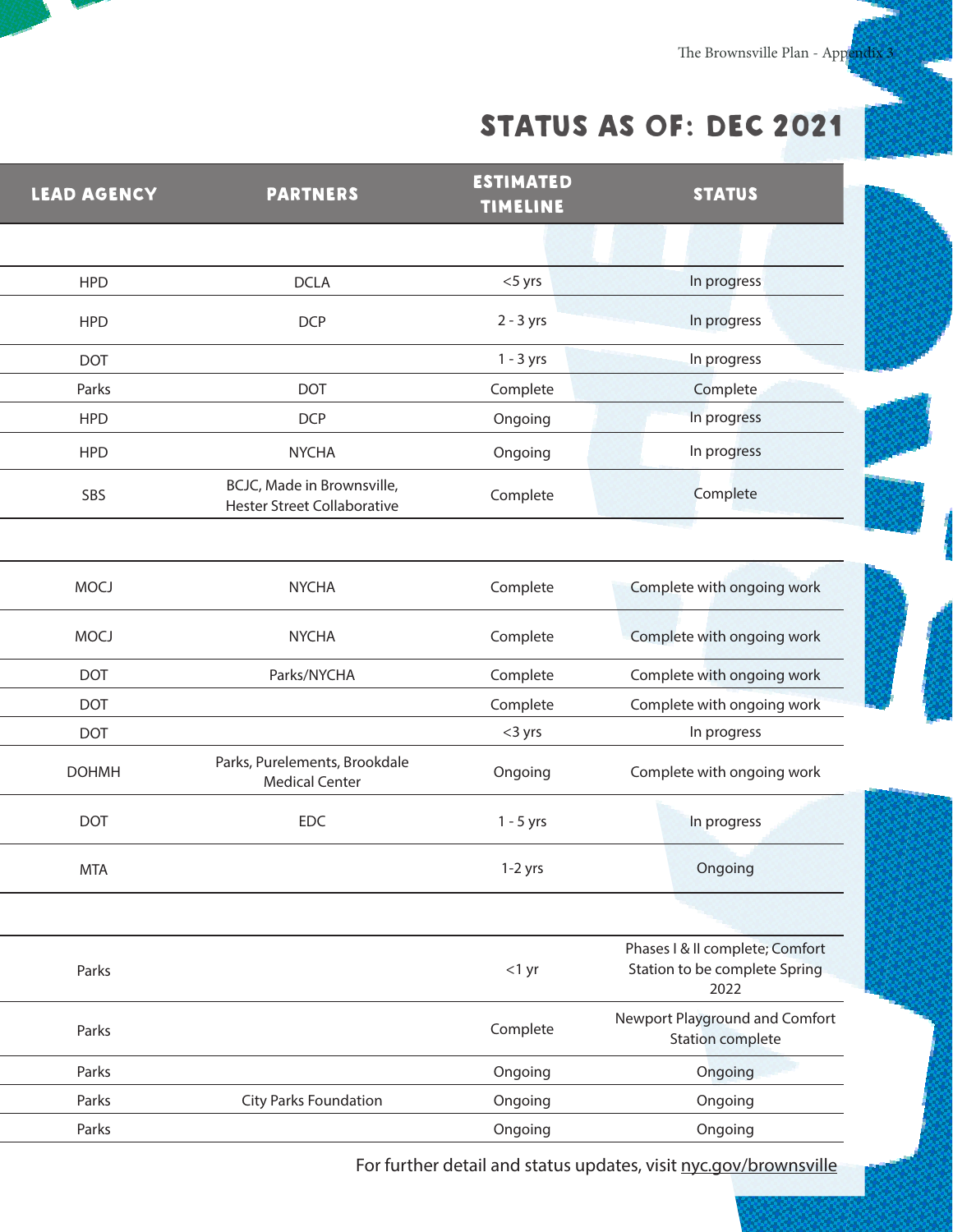# PROJECT Summary (CONTINUED)

## # Initiative Lead Agency Partners Estimated

|             | Activate Osborn Plaza as the Neighborhood Lab anchor site                                                                                                                           |
|-------------|-------------------------------------------------------------------------------------------------------------------------------------------------------------------------------------|
| 3.4         | Install new permanent light fixtures and cameras at Van Dyke and Brownsville Houses                                                                                                 |
| 3.5         | Continue offering free programming and extended summer hours for teens and adults at Cornerstone Centers<br>at Van Dyke, Marcus Garvey, Howard, Seth Low, Hughes, and Tilden Houses |
| <b>3.6A</b> | Create safe spaces for youth to interact with peers and positive role models through productive recreational<br>activities - Police Athletic League                                 |
| 3.6B        | Create safe spaces for youth to interact with peers and positive role models through productive recreational<br>activities - Kids in Motion                                         |
|             | <b>O4 PROVIDE RESOURCES TO SUPPORT HEALTHY LIFESTYLES</b>                                                                                                                           |

- 4.1 Incorporate health into Brownsville RFP goals
- 4.2A Increase access to healthy food Shop Healthy NYC
- **4.2B** Increase access to healthy food Youthmarkets & Farm stands
- 4.3 Renovate Brownsville Recreation Center
- 4.4 Increase opportunities to garden and grow fresh produce in Brownsville
- 4.5 Create a new Teen Center at Brownsville Houses
- 4.6 Bring composting pick-up to Brownsville to promote organics composting
- 4.7 Train 40 additional ShapeUp NYC instructors to teach classes in Brownsville, East New York, and Canarsie
- 4.8 Reduce racial disparities in maternal and infant health outcomes through the Wellness Suite at the Brownsville<br>Neighborhood Health Action Center neduce racial disparities in material and linarit nearth outcomes through the wellness saite at the Brownswife<br>Neighborhood Health Action Center

#### 05 Connect Brownsville Residents to Jobs and Job Training

- **5.1** Require Brownsville RFP respondents to implement a targeted hiring outreach plan
- 5.2 Promote coordination between City workforce development providers and community based organizations assisting job seekers assisting job seekers well-care with the second-providers and community based organizations.
- 5.3 Require developers, general contractors, and subcontractors on major projects in Brownsville to use HireNYC
- **5.4** Provide 3-K for all in School District 23
- **5.5** Expand outreach for the Summer Youth Employment Program (SYEP)
- **5.6** Pilot a Young Innovators Program
- 5.7 Provide opportunities to bring computer science education to Brownsville schools
- 5.8 Create spaces for technology and innovation through the Brownsville RFP
- 5.9 Offer workforce training in green industries for young NYCHA residents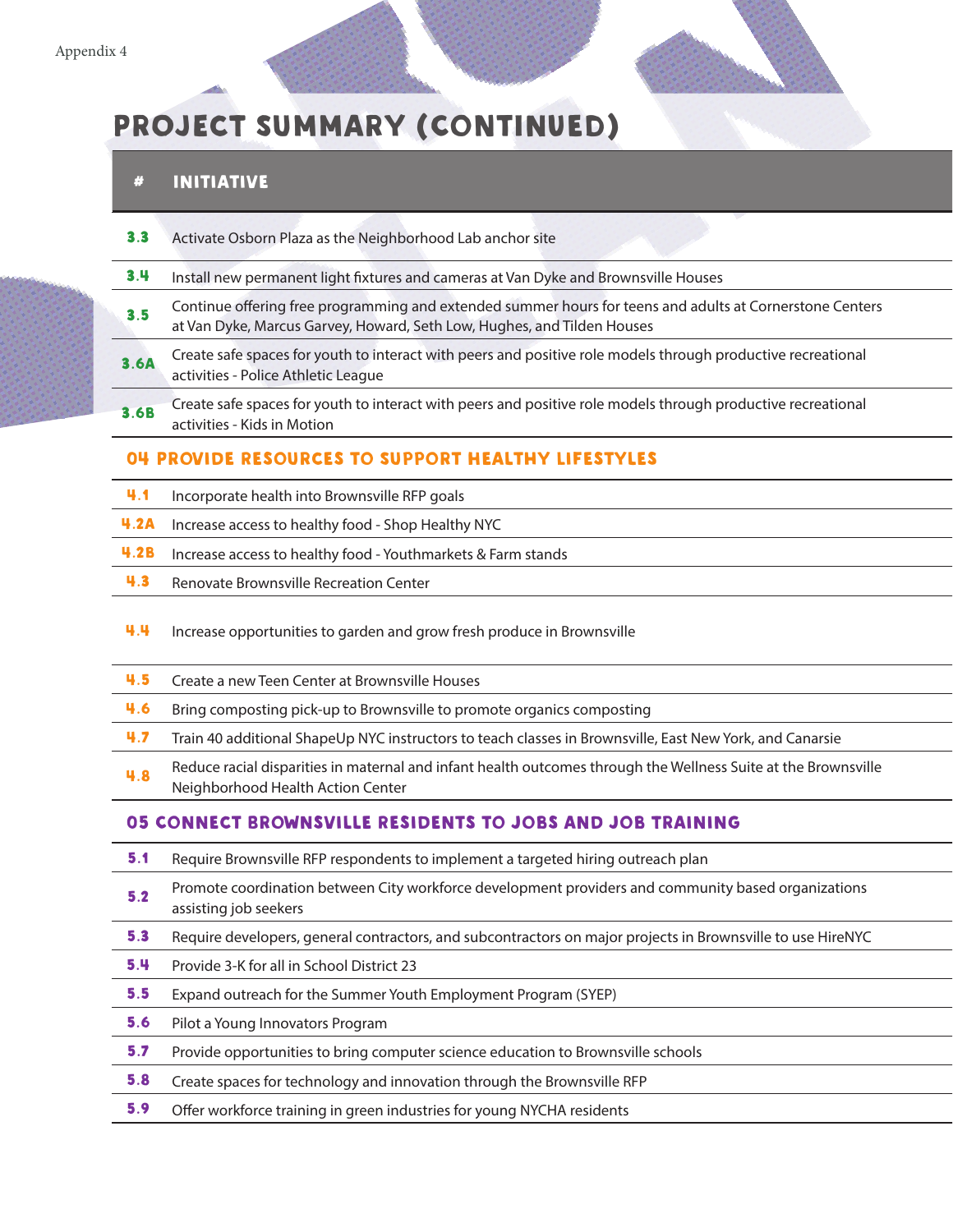The Brownsville Plan - Appendix 5

## STATUS AS OF: DEC 2021

| <b>LEAD AGENCY</b> | <b>PARTNERS</b>                                                                | <b>ESTIMATED</b><br><b>TIMELINE</b> | <b>STATUS</b>              |
|--------------------|--------------------------------------------------------------------------------|-------------------------------------|----------------------------|
| <b>MOTI</b>        | EDC, BCJC, NYU Center for<br><b>Urban Science and Progress</b>                 | Complete                            | Complete with ongoing work |
| <b>NYCHA</b>       | <b>MOCJ</b>                                                                    | Complete                            | Complete                   |
| <b>DYCD</b>        | Cornerstone service providers                                                  | Ongoing                             | Complete with ongoing work |
| <b>MOCJ</b>        | <b>NYPD</b>                                                                    | Ongoing                             | Complete with ongoing work |
| Parks              | <b>MOCJ</b>                                                                    | Ongoing                             | Complete with ongoing work |
|                    |                                                                                |                                     |                            |
| <b>HPD</b>         |                                                                                | Ongoing                             | Complete with ongoing work |
| <b>DOHMH</b>       | <b>BHC</b>                                                                     | Ongoing                             | Complete with ongoing work |
| <b>BHC</b>         | GrowNYC, DOHMH, Project Eats                                                   | Ongoing                             | Complete with ongoing work |
| Parks              |                                                                                | $2 - 3$ yrs                         | In progress                |
| <b>BHC</b>         | NYCHA, Fund for Public<br>Health NYC, Parks, GrowNYC,<br>GreenThumb, Isabahlia | Ongoing                             | Complete with ongoing work |
| <b>MOCJ</b>        | NYCHA, DYCD                                                                    | Complete                            | Complete                   |
| <b>DSNY</b>        |                                                                                | Complete                            | Complete with ongoing work |
| Parks              | <b>BHC</b>                                                                     | Complete                            | Complete                   |
| <b>DOHMH</b>       |                                                                                | Ongoing                             | Complete with ongoing work |
|                    |                                                                                |                                     |                            |
| HPD                |                                                                                | $<$ 5 yr                            | In progress                |
| WKDEV              | SBS, NYCHA                                                                     | Ongoing                             | In progress                |
| WKDEV              | HPD, EDC, DDC                                                                  | Ongoing                             | Complete with ongoing work |
| <b>DOE</b>         | ACS                                                                            | Complete                            | Complete with ongoing work |
| <b>DYCD</b>        |                                                                                | Complete                            | Complete with ongoing work |
| <b>MOTI</b>        | <b>BCJC, MOCJ</b>                                                              | Complete                            | Complete with ongoing work |
| DOE                | <b>CSNYC</b>                                                                   | Complete                            | Complete with ongoing work |
| <b>HPD</b>         |                                                                                | Ongoing                             | Complete with ongoing work |
| <b>MOCJ</b>        | <b>NYCHA</b>                                                                   | Ongoing                             | Complete with ongoing work |

For further detail and status updates, visit nyc.gov/brownsville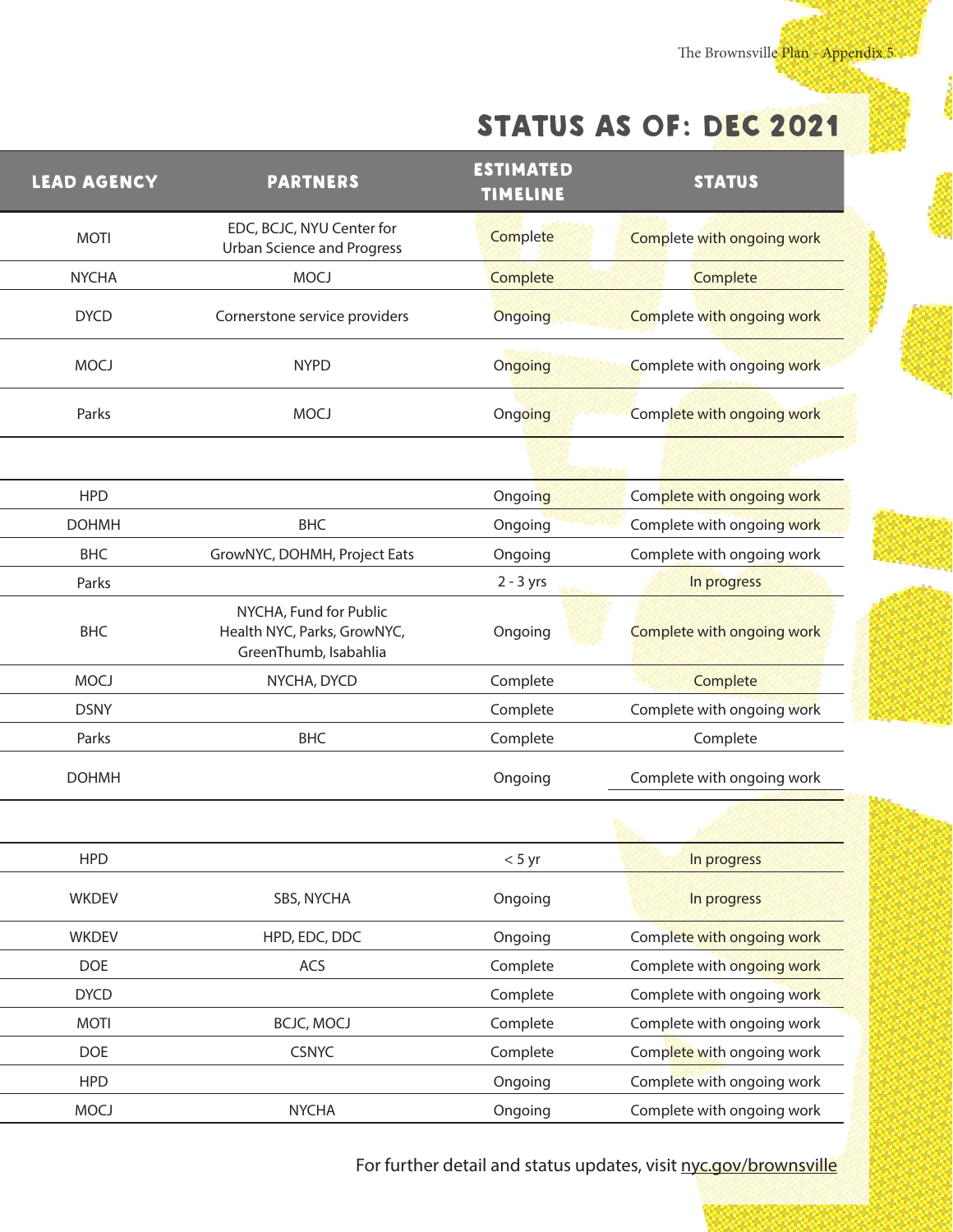## PROJECT Summary (CONTINUED)

## # Initiative Lead Agency Partners Estimated

#### 06 Support small businesses and aspiring entrepreneurs

- **6.1** Connect entrepreneurs to business resources to start, operate and grow their businesses
- 6.2 Provide program support for Storefront Improvements throughout the Pitkin Avenue Business Improvement Tovide program support for storehold improvements unoughout the Fitam Avenue Business improvement.<br>District
- 6.3 Promote the design of flexible ground-floor spaces that can accommodate a range of uses, including local businesses, especially on Livonia Avenue RFP sites
- 6.4 Promote networking of local designers, contractors, subcontractors, and developers in the neighborhood
- 6.5 Launch a marketing campaign to promote diverse local businesses and local sourcing in the IBZ
- 6.6 Renovate the EDC-owned industrial building on Powell Street

#### 07 improve housing stability and support residents at risk of displacement

- 7.1 Use the City's financing programs to safeguard affordability of existing homes
- 7.2 Promote safe and healthy housing through rigorous enforcement of the Housing Maintenance Code
- 7.3 Protect tenants by continuing to provide free legal representation
- 7.4 Continue offering homelessness prevention services through the Brownsville HomeBase Center
- 7.5 Support homeowners facing foreclosure or who need help financing repairs
- 7.6 Create new homeownership opportunities and provide resources for first-time home-buyers
- 7.7 Help Brownsville residents understand, prepare for, and complete the affordable housing application process

#### 08 Provide support and capacity building opportunities

- 8.1 Implement the goals of the citywide Cultural Plan cultural center at Rockaway-Chester
- 8.2 Pair local organizations with Capacity Fund grants from the Partnership for Parks to facilitate community<br>projects in parks projects in parks<br>Projects in parks
- 8.3 Work with the East Brooklyn Arts and Culture Alliance (EBACA) to determine appropriate next steps to building the cultural capacity of Brownsville the cultural capacity of Brownsville<br>the cultural capacity of Brownsville
- 8.4 Convene city agencies and residents in regular NeighborhoodStat meetings
- 8.5 Begin the Brownsville Community Tech Advisory Board
- 8.6 Provide opportunities for partnerships with local organizations through the Brownsville RFP